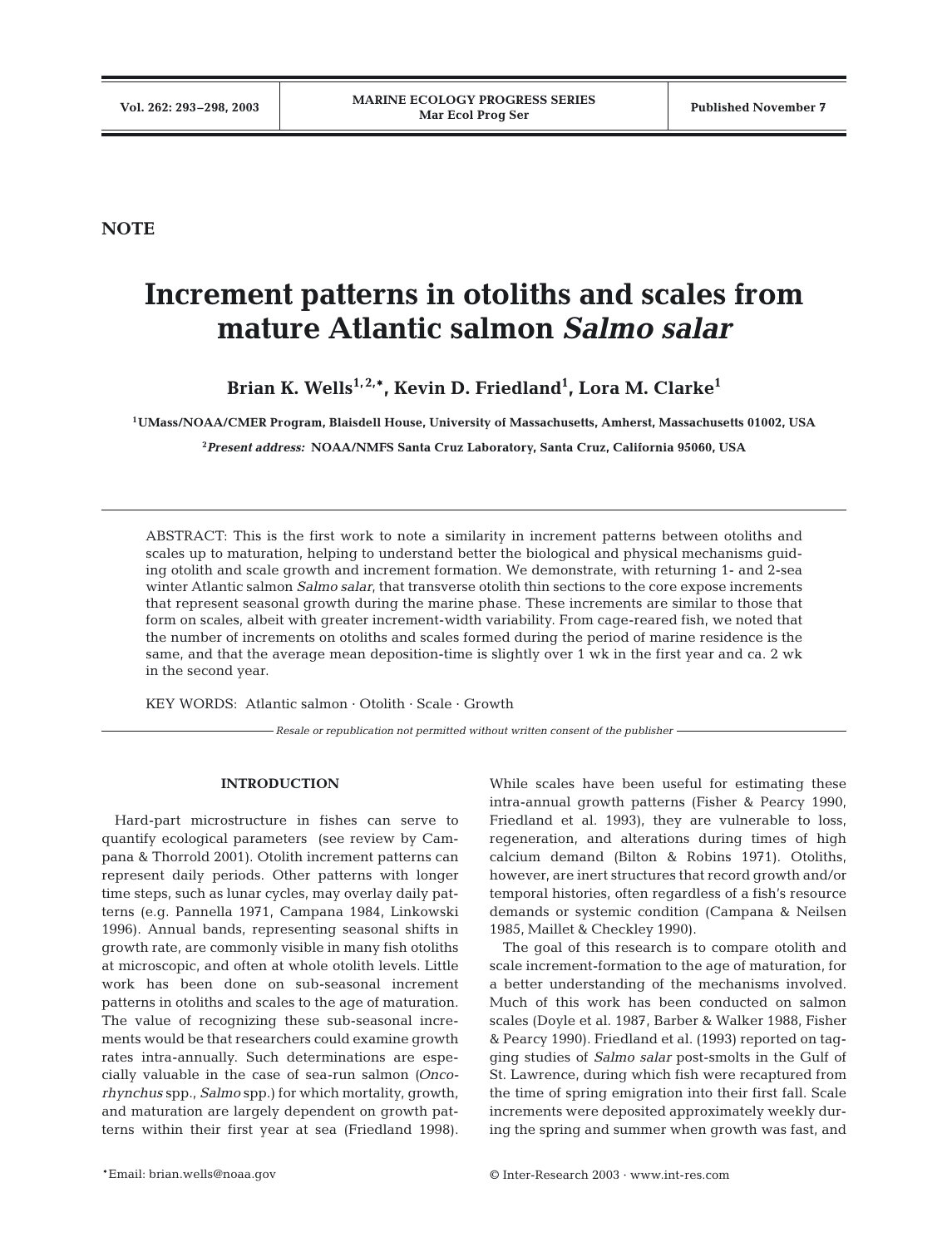approximately every 10 d during the fall when growth slowed. No work has examined otolith microstructure for Atlantic salmon beyond the daily increment patterns of very young, typically stream resident fish (Wright et al. 1991).

## **MATERIALS AND METHODS**

**Examination of otoliths and scales.** To examine growth profiles, we randomly selected otoliths and scales from a sample of returning St. John salmon stock in 1998 that had spent 1 (1SW) or 2 (2SW) winters at sea. Fish were recovered in late summer and scales were removed. The fish were held for brood stock and, after they spawned in November, the otoliths were removed. Scales were cleaned and mounted between slides to be photographed at 12.5× magnification with a high-resolution digital camera  $(3840 \times 3072)$  pixels) for image processing. We used Optimas 6.5 imaging

software (Media Cybernetics) to measure increment widths on the scale along the axis of maximum diameter within the region representing marine growth, which was indicated by a dramatic increase in increment widths (Anonymous 1984, Friedland & Haas 1996).

We embedded otoliths in Crystalbond 509 (Aremco Products) and made transverse cuts near the core. On the bottom surface (posterior), we ground to the core region with 600 (~30 µm) and 1200 (~15 µm) grit silicon carbide paper. The otolith section was flipped. On the exposed surface we used 30 and 3 µm Al2O3 embedded lapping paper wetted with deionized water. We continued grinding to the core and stopped when the maximum number of increments was visible at 160 to 200× magnification. We polished the section with 0.3  $\mu$ m Al<sub>2</sub>O<sub>3</sub> powder suspended in deionized water on a low-nap cloth. When completed, the sections were 75 to 100 µm thick. Otoliths were magnified 160 to 200×, and focused to reveal the greatest number of increments at the surface. We photographed each otolith section with the digital camera. If necessary, we captured 2 images representing 2 light levels to reveal increments across the entire surface (Fig. 1b).

By examining the patterns of otolith increment width and overall shape, the period representing marine residence became apparent (Fig. 1a,b); however, we

confirmed our judgments by examining a strontium/ calcium (Sr/Ca) profile across the dorsal region of each otolith section. The otolith sections were coated with carbon and analyzed with a Cameca SX50 wavelength dispersive electron microprobe. We assayed a transect of  $5 \mu m$  points separated by  $10 \mu m$  (center to center) from near the core to the dorsal edge (40 nA, 20 kV, 10 s count time). Our methodology did not constitute a rigorous quantitative examination, but offered an efficient evaluation of trend.

We counted all increments in the dorsal region of the otolith, starting at the location where Sr/Ca values began to increase and we stopped counting where Sr/Ca values dropped dramatically, which was representative of freshwater return (Fig. 1a,b). By counting back from the marine dorsal edge of the otolith the same number of increments as had been counted on the scale of the fish, we forced the number of increments to be compared between hard parts to be the same, and defined a starting increment for building a growth pro-



Fig. 1. *Salmo salar.* Otolith from a 2-sea winter (2SW) St. John return. (a) 125× image of otolith, showing the dorsal region and marine growth zone. Also included is a scanning electron micrograph (SEM) of the region, the electron microprobe transect, and the inset (c) is enlarged in (c) proper. (b) 20× image of the transverse section from which (a) and (c) were acquired. (c) Magnified region of inset shown in (a); our definition of increments is noted at the diagonal line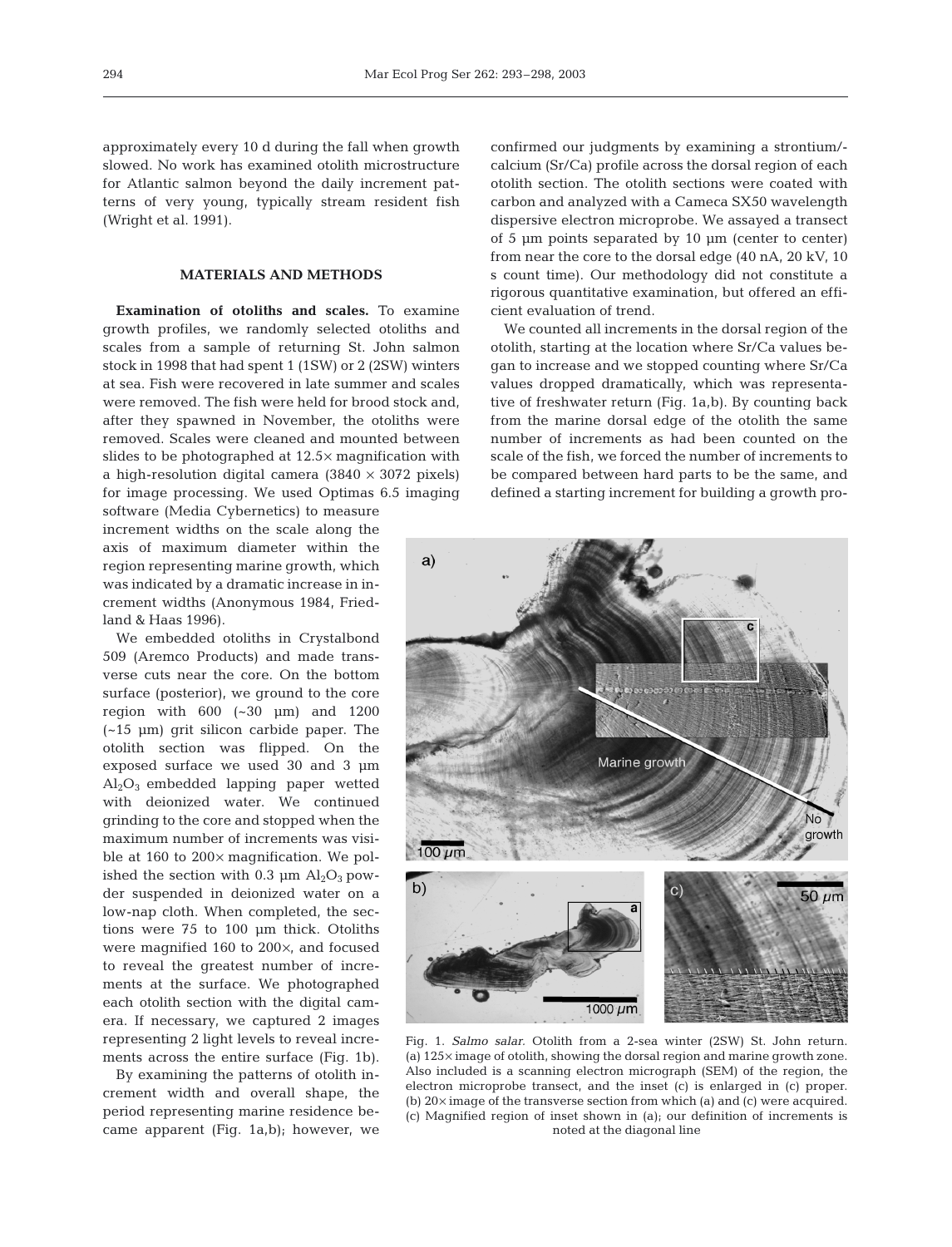file. From the defined starting point, we measured increment widths along a single transect which ran perpendicular to the increments and had a projected origin at the core. Increments were included if they could be tracked around the dorsal region. The sum of optical and digital magnification used for image processing was  $\sim$  500 $\times$ .

We compared growth profiles of otoliths and scales. Since the growth profiles are chronological, we considered them analogous to time series. First we examined the auto-correlation pattern for each otolith and scale increment width to evaluate seasonal periodicity patterns. We also examined cross-correlation coefficients between the 2 growth profiles to evaluate the equivalence of the low-frequency signals (see Chatfield 1996). The least-squares trend line was subtracted from each data series before calculation of auto- or cross-correlations.

Finally, we examined each otolith with scanning electron microscopy (SEM; Fig. 1a) to confirm the presence of increments seen with transmitted light. The carbon layer was removed with  $0.3 \mu m$  Al<sub>2</sub>O<sub>3</sub> slurry. To reveal surface structure, the otoliths were etched for 3.5 min with 0.25 M EDTA. The otoliths were recoated with gold-palladium alloy and imaged with SEM (Fig. 1a).

**Otolith and scale increment counts and deposition time.** Otoliths and scales were collected from Atlantic salmon reared in sea cages for 465 and 832 d. Fish were vaccinated prior to being placed in sea cages and were raised on a fortified fish-meal diet. While at sea, only a moderate level of stress occurred in the spring and fall, when fish were anesthetized and sorted by size into various cages. Counts of scale circuli in the region representing marine growth were recorded along the maximum diameter of the scale, and 2 more count paths splayed 5 degrees to either side (Anonymous 1984). The 3 counts, which were very similar, were averaged. Otoliths were prepared similarly to those from wild salmon and Sr/Ca profiles across the dorsal surface from the core to the edge were assayed. Counts of increments were made along a transect starting at the point where Sr/Ca abruptly increased.

## **RESULTS AND DISCUSSION**

#### **Otolith and scale growth patterns**

Increment counts in the marine zone on scales from 1SW St. John fish averaged 51 ( $SE = 3.01$ ,  $N = 4$ ) and for 2SW averaged 73 ( $SE = 4.10$ ;  $N = 3$ ). Growth profiles from 1SW fish showed increasing growth into the first summer followed by declining growth rates into the first winter (Fig. 2a). As the next spring approached, growth increased again and finally, as the fish pre-

pared to spawn, growth slowed. Although dampened, there was a similar seasonal pattern during the second year for 2SW fish (Fig. 2d).

Increment counts on otolith sections starting at the first increase in Sr/Ca and stopping at the second freshwater period (where Sr/Ca values dropped dramatically) were on average 56 ( $SE = 5.01$ ;  $N = 4$ ) for 1SW fish and 77 ( $SE = 8.15$ ;  $N = 3$ ) for 2SW fish. We defined a starting increment on the otolith from which to build a growth profile for comparison to the scale from the same fish. Back-counting increments from the edge of the marine dorsal zone to match scale counts for 1SW fish demonstrated that we should include increments at the first location on the otolith representative of the greatest Sr/Ca values. However, for 2SW fish, for which Sr/Ca increased less dramatically, otolith-derived growth profiles began before the Sr/Ca values typical of open-ocean water began. Once we defined a starting location on otoliths, we constructed growth profiles through the marine zone.

Auto-correlograms for detrended increment widths demonstrated that otolith and scale increment widths represented seasonal/cyclic growth (Fig. 2a,b,d,e). However, otolith growth patterns were more variable, as evidenced by the quicker dampening of the autocorrelations.

Despite the fact that otolith increment widths were more variable over time, the cross-correlations between otolith and scale growth patterns indicated that they both represent seasonal growth patterns. At a lag of zero, cross-correlations were low for both 1SW and 2SW fish (mean =  $0.16$ ; N = 7), which likely represented some mismatch in our arrangement of time series. Such a mismatch could have resulted from branching in scale circuli, misidentification of first marine circuli on scales, otolith check marks (although seemingly rare), and unidentified increments in either scales or otoliths. Also, we cannot rule out that some mismatch may have resulted from undetected differences in the temporal pattern of otolith and scale increment deposition and/or width variation (Neilsen & Geen 1985, Molony & Choat 1990) occurring at a temporal resolution higher than that which we sampled. However, at an average lag of  $-0.5$  (N = 4; range = –6 to 5), the average maximum cross-correlation coefficient for 1SW fish was  $0.34$  (individual values =  $0.47$ ) [Fig. 1c], 0.39, 0.32, and 0.17[insignificant]]. At an average lag of  $-3$  (N = 3; range =  $-1$  to  $-4$ ), the average maximum cross-correlation coefficient for 2SW fish was  $0.27$  (individual values =  $0.34$  [Fig. 1f],  $0.24$ , and 0.24). Note: the otolith profile from one 1SW fish was punctuated by narrow high-growth periods, and was not significantly correlated to scale growth. Also, correlations were lower for the 2SW group as a result of a more muted growth pattern following the first growth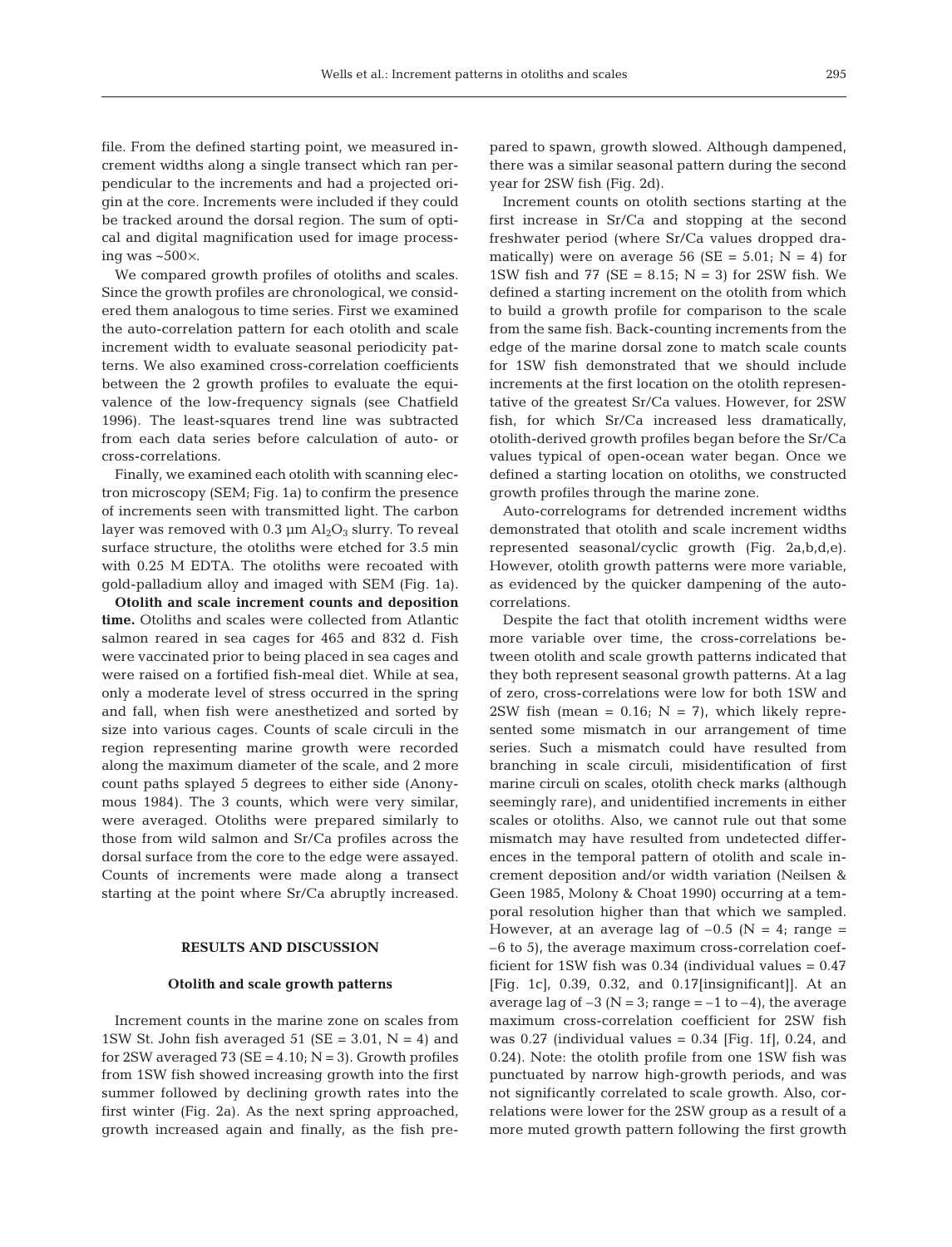

Fig. 2. *Salmo salar.* Growth profiles from the otoliths and scales of a 1- (1SW) and 2-sea winter (2SW) fish. (a) and (d) are standardized residuals of increment widths across the marine zone of the otolith (♦) and of the scale (♦). Also shown is the growth profile smoothed with a moving average of 5 for the otolith (black line) and scale (gray line). (b) and (e) are autocorrelograms for the otolith (black bar) and scale profiles (gray bar). Bars that exceed dashed lines indicate correlations that are significantly >0 (±2/√N; Chatfield 1996). (c) and (f) are cross-correlograms between otolith and scale profiles. Bars that exceed dashed lines indicate correlations that are significantly greater than zero  $(\pm 2/\sqrt{N})$ 

season. Finally, we differenced the increment width data to examine the correlation of high-frequency variation between otolith and scale growth profiles (Chatfield 1996). Once the data had been differenced, there were no significant cross-correlation coefficients between otolith and scale profiles for any fish. This result indicated that the previously noted synchrony in growth patterns between otoliths and scales was driven by their similar response to an underlying lowfrequency (seasonal) trend (Thompson & Page 1989).

Processes controlling scale and otolith accumulation are different, and do not always represent the fish's growth history with equal resolution. Scale growth is controlled predominately by biological processes (van Oosten 1957, Fouda 1979) and the scale grows proportionally compared to the body as a whole (Anonymous 1984, Campana & Thorrold 2001). By contrast, otolith growth in salmon species is often decoupled from somatic growth (Wright 1991, Bradford & Geen 1992), i.e. scale circuli patterns are more correlated to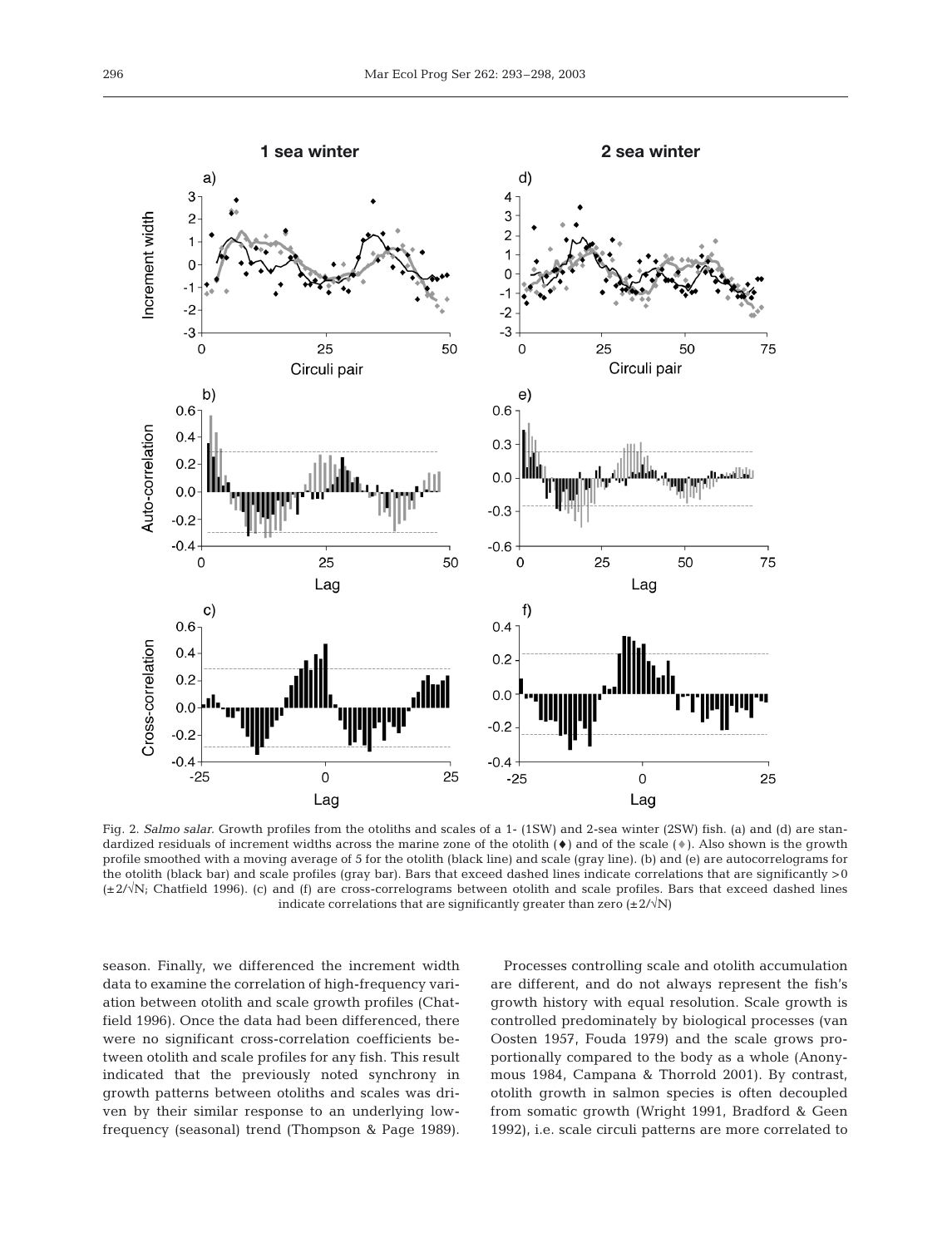somatic growth than are otolith increment patterns (Fukuwaka 1998, Courtney et al. 2000). Unlike scales, otoliths have no physical connection to cellular tissue, are isolated in regulated endolymphatic fluid, and growth depends on physical conditions such as pH, temperature, and ionic concentration (Payan et al. 1997, see review Campana & Thorrold 2001, Takagi 2002). Also, much of the variation in otolith growth depends on the building rate of the protein matrix that offers nucleation sites for the inorganic matrix (see review Campana & Thorrold 2001). The rate of calcification is a function of the amount of protein available, and it is the protein availability that is correlated to growth rate. Compounding this, for subyearling salmon the feeding intensity, temperature, and metabolism affect increment number and width (Volk et al. 1984, Neilsen & Geen 1985, Wright 1991, Paperno et al. 1997, Wright et al. 2001). Lastly, as resting metabolism drives a carbonic-anhydrase mediated reaction,  $Ca(CO<sub>3</sub>)<sub>2</sub>$  is produced in the endolypmh (Gauldie & Nelson 1990, see review by Morales-Nin 2000), so that the otolith continues to accumulate even when somatic growth and feeding stop and available protein is limited. In our study, otolith regions representing the no-growth or nofeeding period were clear, without the obvious darker bands and structural heterogeneity associated with the protein matrix (Fig. 1a).

#### **Otolith and scale increment deposition**

Otoliths and scales were removed from 1 fish reared in marine waters for 465 d and from 6 fish reared for 832 d. The number of increments within the marine zone of the scale from the fish reared for 465 d was 61. The average increment count from scales collected from fish reared for 832 d was 73 ( $SE = 3.56$ ). Otolith increment counts were similar: the fish reared for 465 d had 58 increments, and the average in fish reared for 832 d was 76 ( $SE = 4.57$ ). Pearson's correlation coefficient between scale and otolith counts was 0.94, and the values were not significantly different (*t*-test; p > 0.05). The mean deposition times for increments on scales and otoliths were 8 d for the fish reared for 465 d, and 11 d for fish reared for 832 d. These results are consistent with scale circuli deposition timing for coho *Oncorhynchus kisutch* (Fisher & Pearcy 1990) and pink *Oncorhynchus gorbuscha* salmon (Courtney et al. 2000) during their first growth season. At 2 yr, as metabolism and growth rate slow, the mean deposition time of increments becomes longer: 1SW fish had  $\frac{2}{3}$ the number of increments as 2SW fish. Assuming both age groups emigrated in mid-spring and returned in late summer, the mean deposition time of increments

was slightly over 1 wk for the first 1.25 yr of life and 2 wk for the following year.

## **Conclusions**

Whereas previous work has demonstrated a similarity in counts of daily increments between otoliths and scales from sub-yearling fish (e.g. Kingsford & Atkinson 1994), our findings relate to otolith increments deposited later in life. Friedland et al. (1993) documented that increment counts and width patterns on scales could be used to describe intra-annual growth of Atlantic salmon during their marine phase. Here, we have demonstrated that increment patterns in sectioned Atlantic salmon otoliths also reflect seasonal growth patterns during marine residence. If a more complete validation of the timing of increment deposition is undertaken, our findings, in combination with earlier findings that otolith increments are deposited on a daily basis for freshwater-resident juveniles (Wright et al. 1991), suggests that a researcher may be capable of constructing growth histories and ages throughout the entire life of the fish. Our findings are the first to quantify coincident patterns of variation in otolith and scale sub-seasonal increment counts and widths to the age of maturation for any fish species, and the results can be used to better understand the mechanisms controlling otolith and scale formation, and increment deposition.

*Acknowledgements.* Samples were obtained from US Fish and Wildlife Service, Fisheries and Oceans Canada, and Atlantic Salmon of Maine Inc. C. Reiss first suggested the time-series approach used here. We thank S. Bobko, M. Fuller, C. Royer, E. Volk and 4 anonymous reviewers for their thoughtful comments. Work was funded by a National Research Council Fellowship to B.K.W.

## LITERATURE CITED

- Anonymous (1984) Report of the Atlantic salmon scale reading workshop, Aberdeen, Scotland, 23–28 April 1984. ICES CM
- Barber WE, Walker RJ (1988) Circuli spacing and annulus formation: is there more than meets the eye? The case for sockeye salmon, *Oncorhynchus nerka*. J Fish Biol 32: 237–245
- Bilton HT, Robins GL (1971) Effects of starvation, feeding, and light period on circulus formation on scales of young sockeye salmon (*Oncorhynchus nerka*). J Fish Res Board Can 28:1749–1755
- Bradford MJ, Geen GH (1992) Growth estimate from otolith increment widths of juvenile chinook salmon (*Oncorhynchus tshawytscha*) reared in changing environments. J Fish Biol 41:825–832
- Campana SE (1984) Lunar cycles of otolith growth in the juvenile starry flounder *Platyichthys stellatus*. Mar Biol 80: 239–246